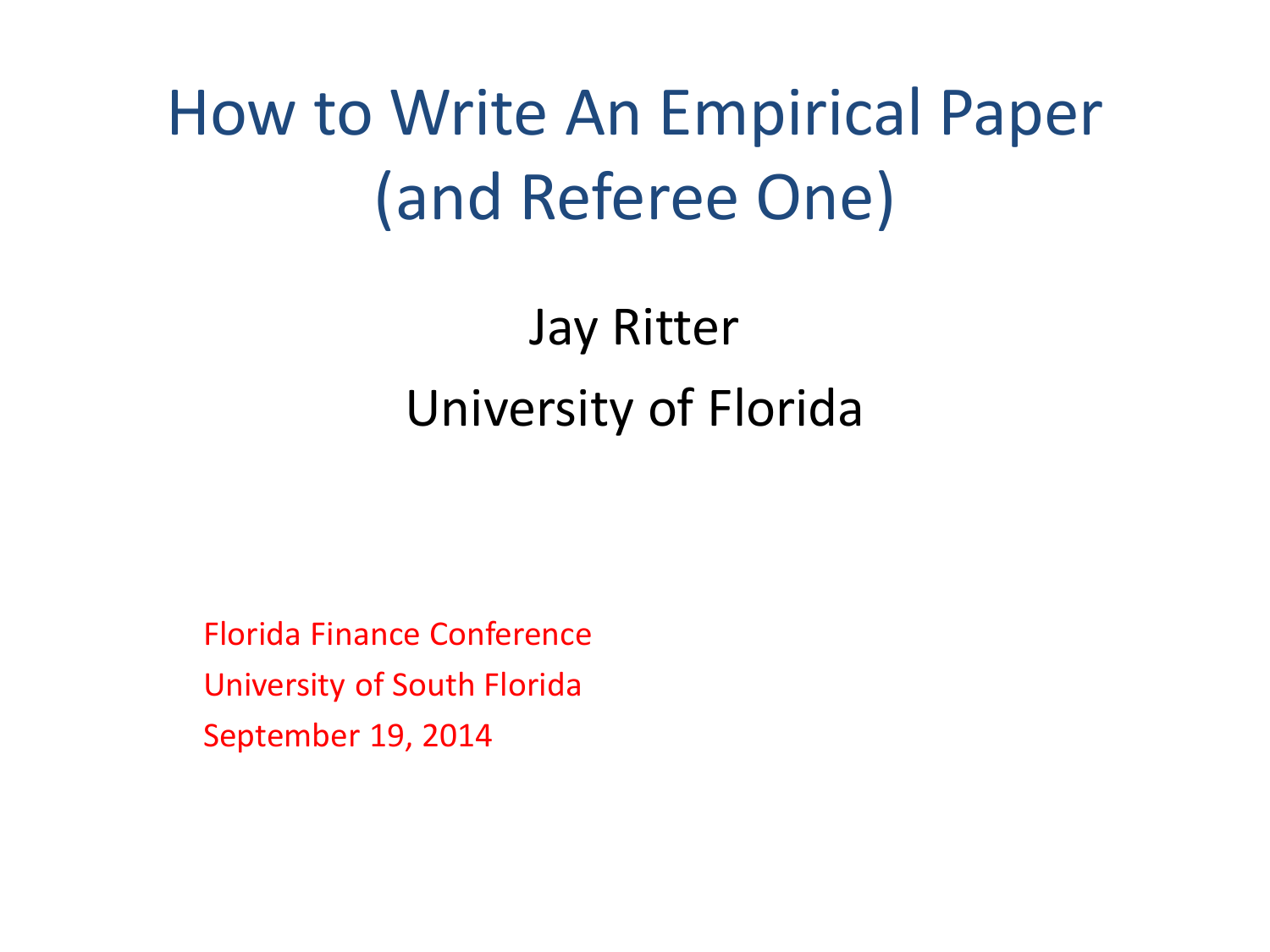You are fighting for the reader's attention

In the title, give a reason for at least some readers to read the abstract

In the abstract, give a reason for why at least some readers will want to read the introduction

In the first few paragraphs of the introduction, give a reason for why a reader should keep on reading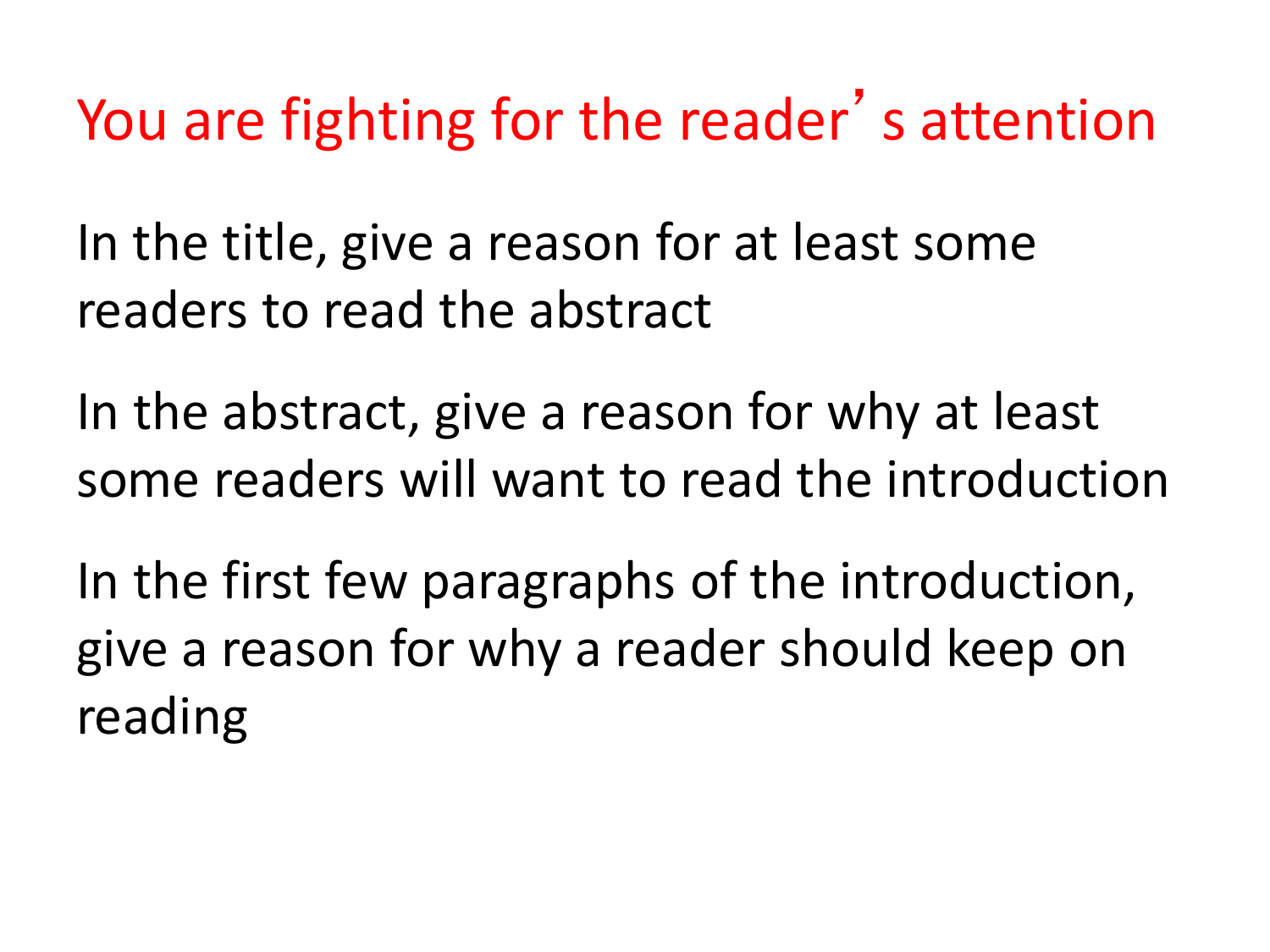Shorter is better

## Ask yourself how the paper could have more content per hour spent reading it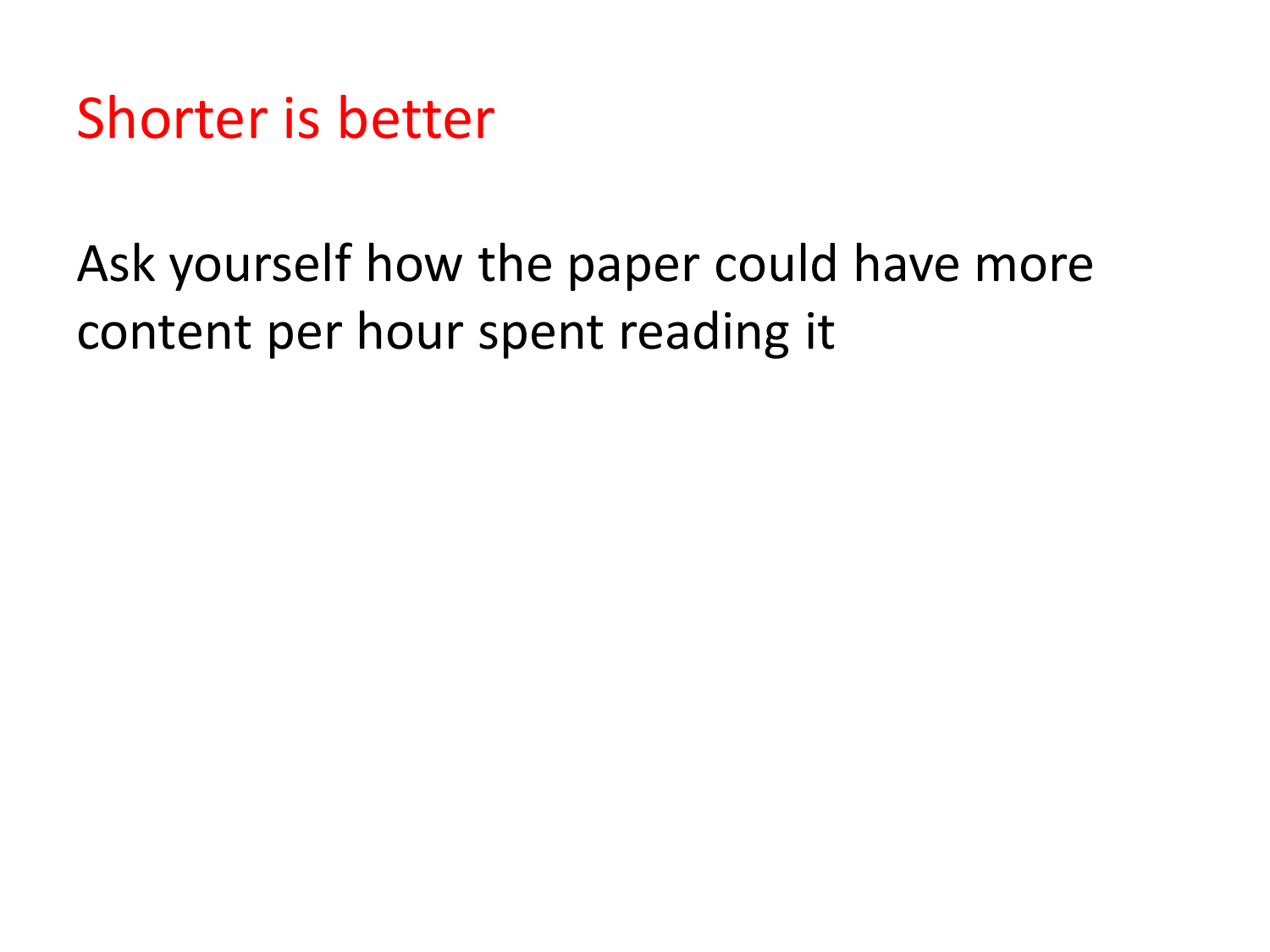## Tables

Use annual percentage returns whenever possible

In the text, discuss the economic significance of coefficients– this will also force you to think about the units of measurement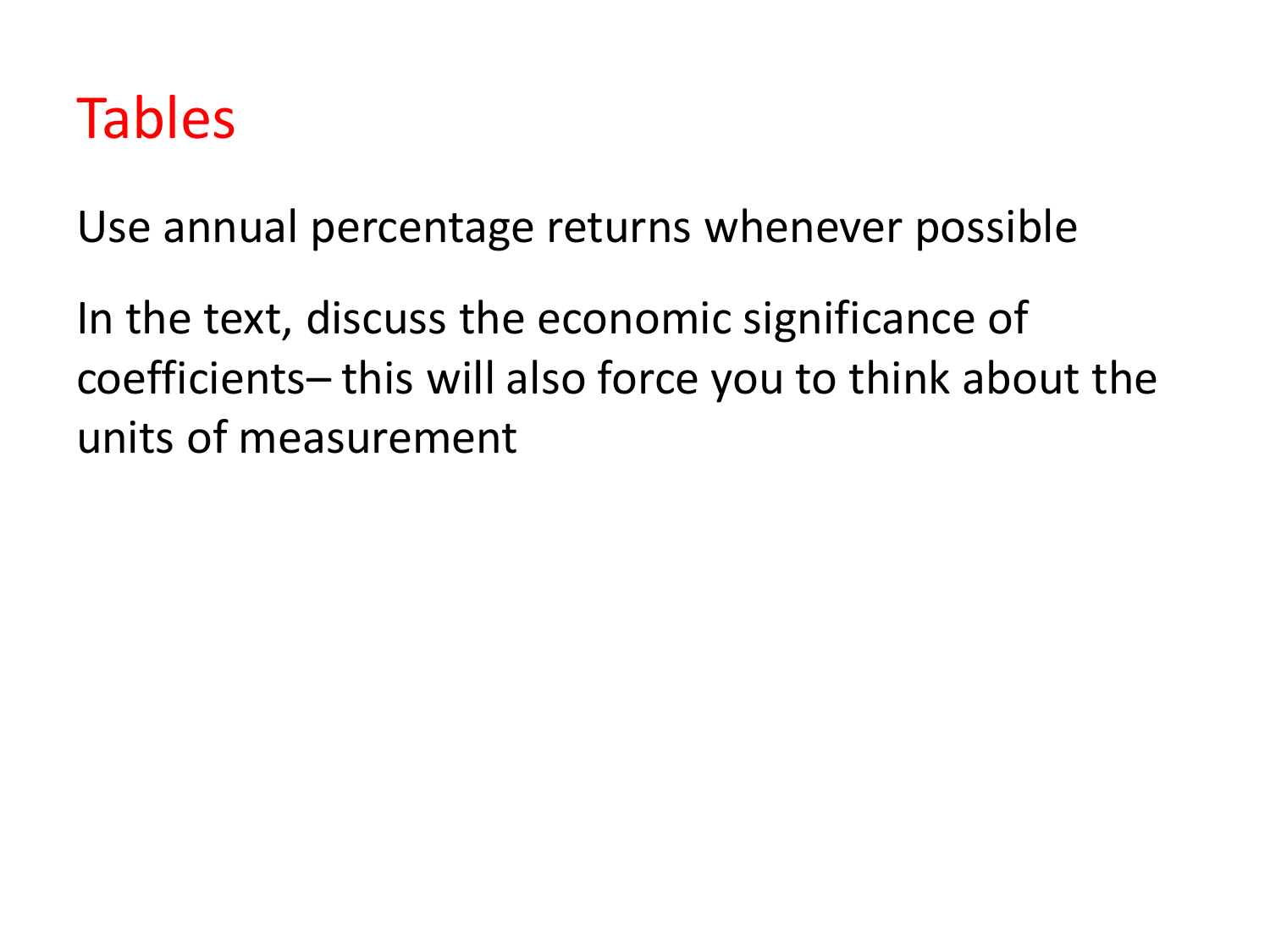#### Scaled Disclosure and Underpricing

The table presents results from regressing first-day IPO returns on a set dummy variables indicating that the IPO firm has taken advantage of various accommodations of the JOBS Act along with age, lagged revenues, and assets, a dummy variable, StarUnderwriter, that is equal to 1 if the lead underwriter has the highest rating on Jay Ritter's website (using the methodology in Ritter and Loughran, 2004), a dummy variable indicating the IPO was backed by venture capital investors, a dummy variable indicating the firm is in a technology industry (Tech: defined as the Fama French industries Computers, Software, Electronic Equipment, Healthcare, Medical Equipment, and Drugs), and an intercept. There are 215 observations from 2012 and 2013. First day IPO returns are measured as the change in price form the IPO offer price to the closing price on the first day of trading on the exchange. \*, \*\*, and \*\*\* indicate statistical significance at the 10%, 5%, and 1% levels, respectively. t-statistics are in parentheses.

| Variable:                                                                   | (1)                  | (2)                  | (3)                  | (4)                    | (5)                  | (6)                   | (7)                                   |
|-----------------------------------------------------------------------------|----------------------|----------------------|----------------------|------------------------|----------------------|-----------------------|---------------------------------------|
| Num Executives' Compensation Reported                                       | 0.003                |                      |                      |                        |                      |                       | $-0.004$                              |
| Discussion of Executive Compensation<br><b>Private Accounting Standards</b> | (0.38)               | 0.021<br>(0.56)      | $-0.038$             |                        |                      |                       | (0.45)<br>0.028<br>(0.81)<br>$-0.037$ |
|                                                                             |                      |                      | (0.85)               |                        |                      |                       | (0.82)                                |
| < 3 Yrs of Audited Statements                                               |                      |                      |                      | $-0.050$<br>(1.31)     |                      |                       | $-0.038$<br>(0.83)                    |
| Num Yrs of Selected Fin Statements                                          |                      |                      |                      |                        | 0.034<br>$(2.08)$ ** |                       | 0.034<br>(1.58)                       |
| <b>Confidential Filing</b>                                                  |                      |                      |                      |                        |                      | 0.047<br>(1.34)       | 0.080<br>$(2.13)$ **                  |
| LaggedRevenues (thousands)                                                  | 0.000<br>(1.34)      | 0.000<br>(1.29)      | 0.000<br>(1.31)      | 0.000<br>(1.05)        | 0.000<br>(1.41)      | 0.000<br>(1.50)       | 0.000<br>(1.26)                       |
| LaggedTotalAssets (thousands)                                               | 0.000<br>$(2.03)$ ** | 0.000<br>$(1.82)^*$  | 0.000<br>$(1.72)^*$  | 0.000<br>$(2.16)$ **   | 0.000<br>$(2.52)$ ** | 0.000<br>$(1.68)^*$   | 0.000<br>(1.56)                       |
| StarUnderwriter                                                             | 0.086<br>$(2.00)$ ** | 0.084<br>$(1.95)^*$  | 0.094<br>$(2.21)$ ** | 0.087<br>$(2.02)$ **   | 0.086<br>$(2.01)$ ** | 0.082<br>$(1.92)^{*}$ | 0.086<br>$(2.03)$ **                  |
| VCbacked                                                                    | 0.165<br>$(2.97)***$ | 0.160<br>$(2.92)***$ | 0.172<br>$(3.15)***$ | 0.15487<br>$(2.81)***$ | 0.152<br>$(2.83)***$ | 0.162<br>$(2.99)***$  | 0.138<br>$(2.58)$ **                  |
| Tech                                                                        | $-0.046$<br>(0.86)   | $-0.046$<br>(0.87)   | $-0.047$<br>(0.89)   | $-0.042$<br>(0.80)     | $-0.040$<br>(0.77)   | $-0.044$<br>(0.84)    | $-0.038$<br>(0.75)                    |
| Age                                                                         | 0.000<br>(0.04)      | 0.000<br>(0.03)      | 0.000<br>(0.03)      | 0.000<br>(0.17)        | 0.000<br>(0.15)      | 0.000<br>(0.19)       | 0.000<br>(0.12)                       |
| N                                                                           | 215                  | 215                  | 215                  | 215                    | 215                  | 215                   | 215                                   |
| Adj R Sq                                                                    | 0.10                 | 0.10                 | 0.11                 | 0.10                   | 0.11                 | 0.10                  | 0.14                                  |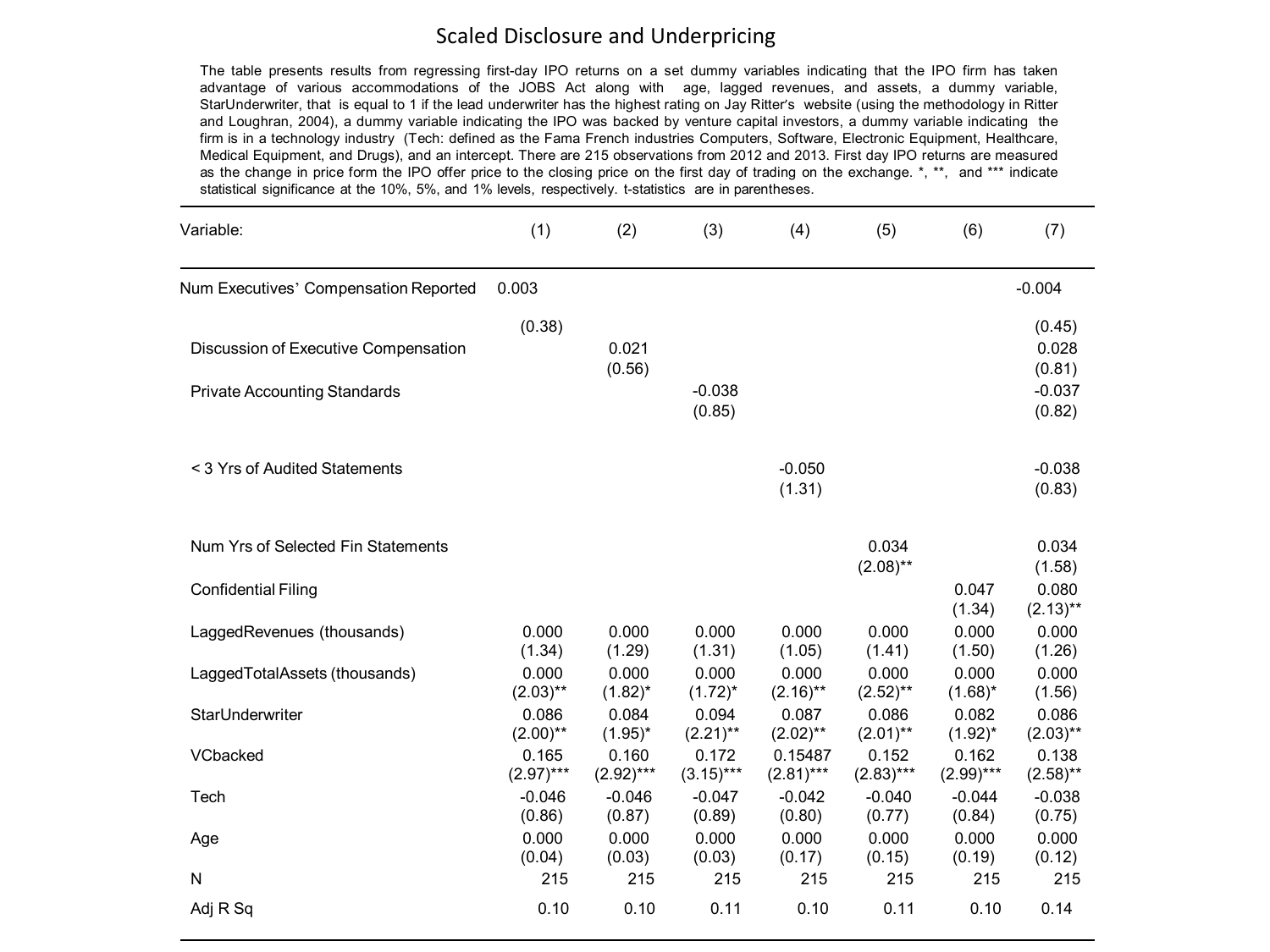### An example of a bad table (prior slide)

1) The dependent variable should be measured as a percent, which will shift the decimal place and get rid of 0.0's, including 0.000 with a t-statistic of 2.03. Note that the author is not thinking of economic significance– why report a point estimate with zero nonzero digits, while the t-stat has three non-zero digits.

2) For lagged revenue and lagged assets, should there be a linear relationship that is the same as revenue increases by one million dollars from 1 to 2 as when revenue increases from 501 to 502? Of course not– the better specification would be to use logged values (and to adjust for inflation, although it will not matter much here).

3) The t-statistics are computed assuming independence, when there are undoubtedly industry and time correlations.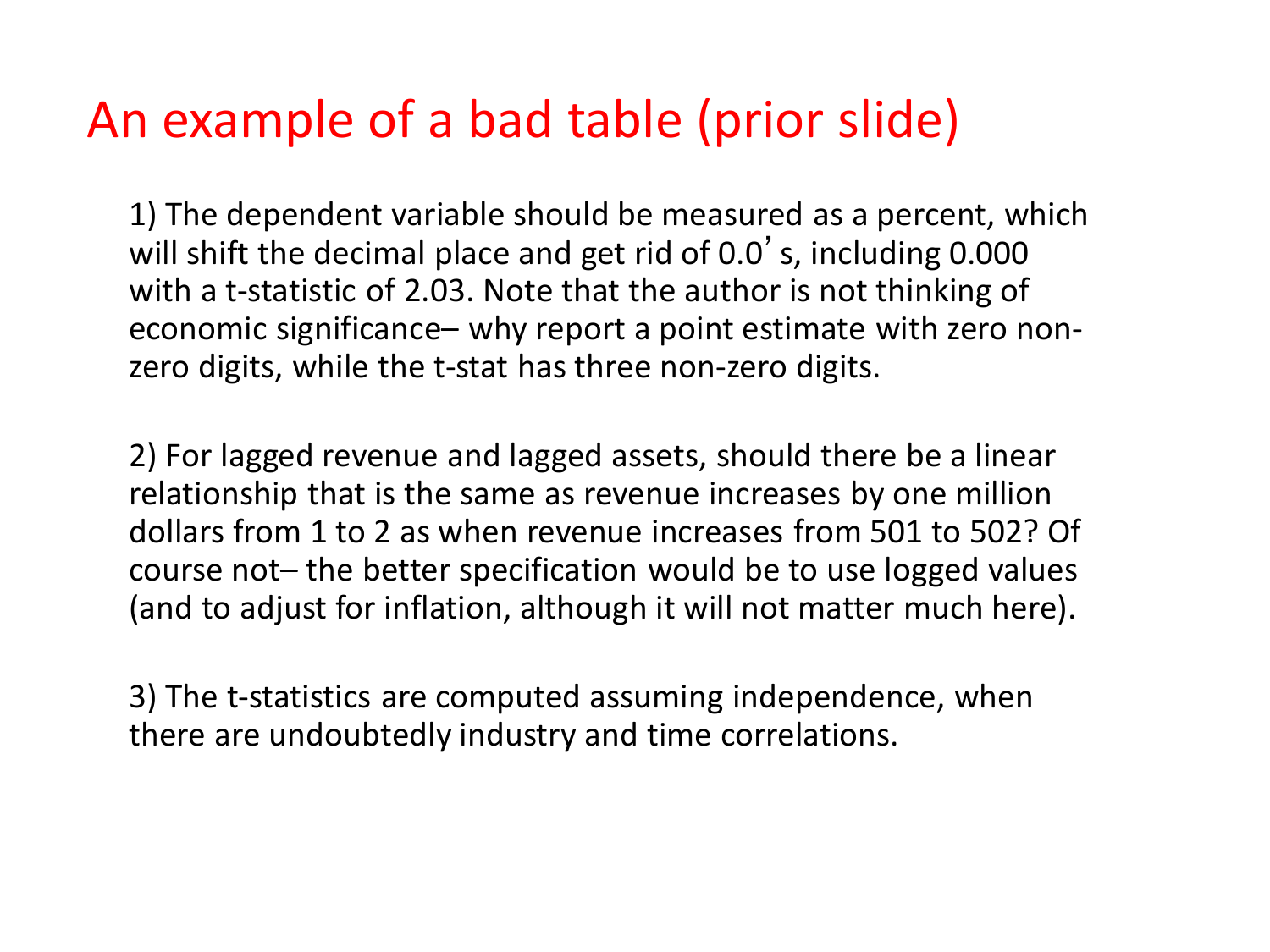## Introduction and conclusion

Give one or two numbers that summarize the most important quantitative results of your paper, which readers can remember and cite

As *JFQA* editor Jarrad Harford recommends in a video available on the FMA website, spend a lot of time writing the introduction, emphasizing what is new and important in the paper

Chicago Booth Prof. John Cochrane gives useful advice that can be found by typing "John Cochrane Writing Advice" into a search engine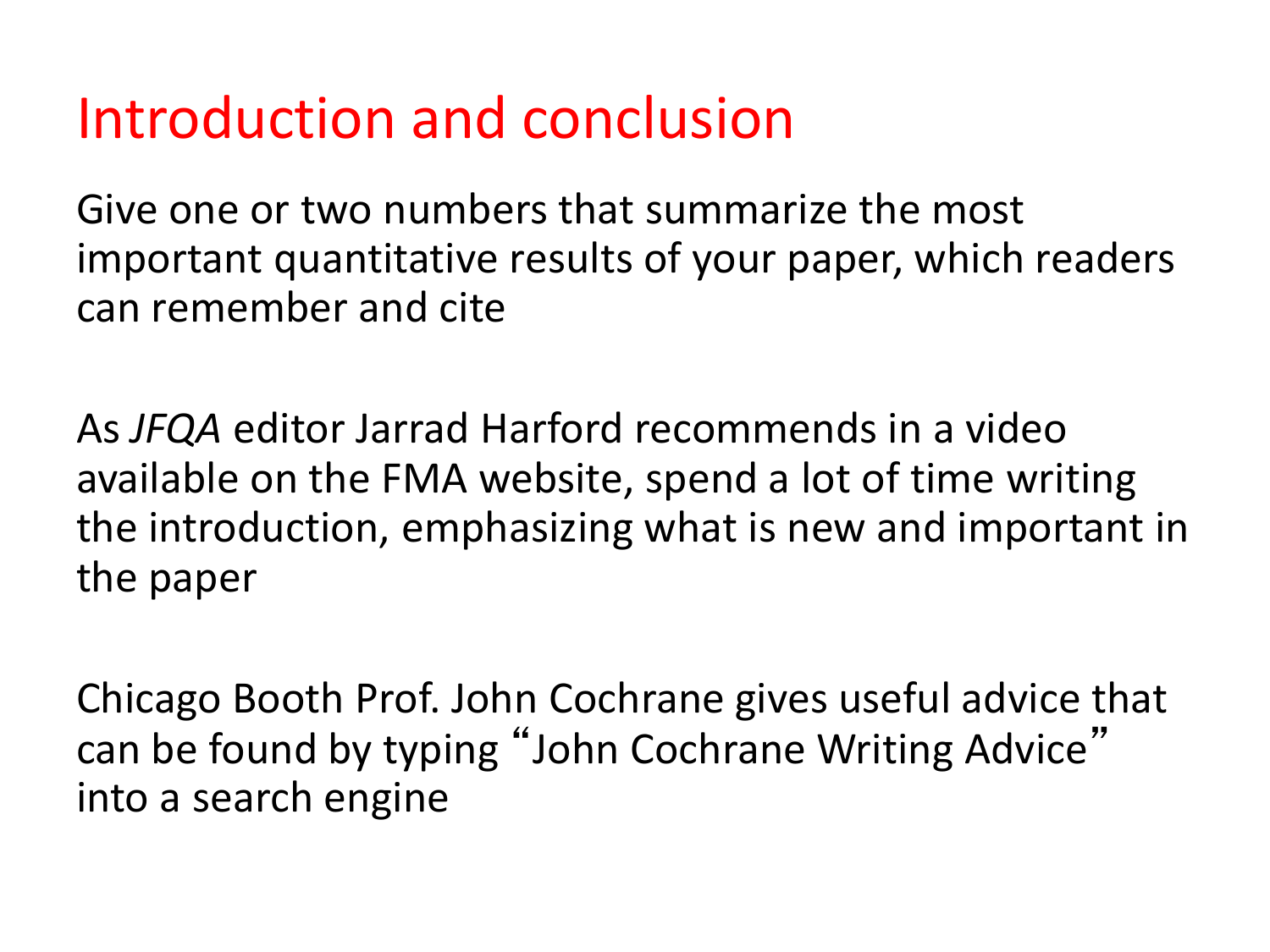## When you receive a rejection letter

If the reviewer misinterpreted something that you did, ask yourself how you can change the writing so that the next reviewer won't make the same mistake

Decide which of the reviewer's objections have merit, and revise the paper accordingly

Some requests may not have an attractive cost-benefit tradeoff and are not worth doing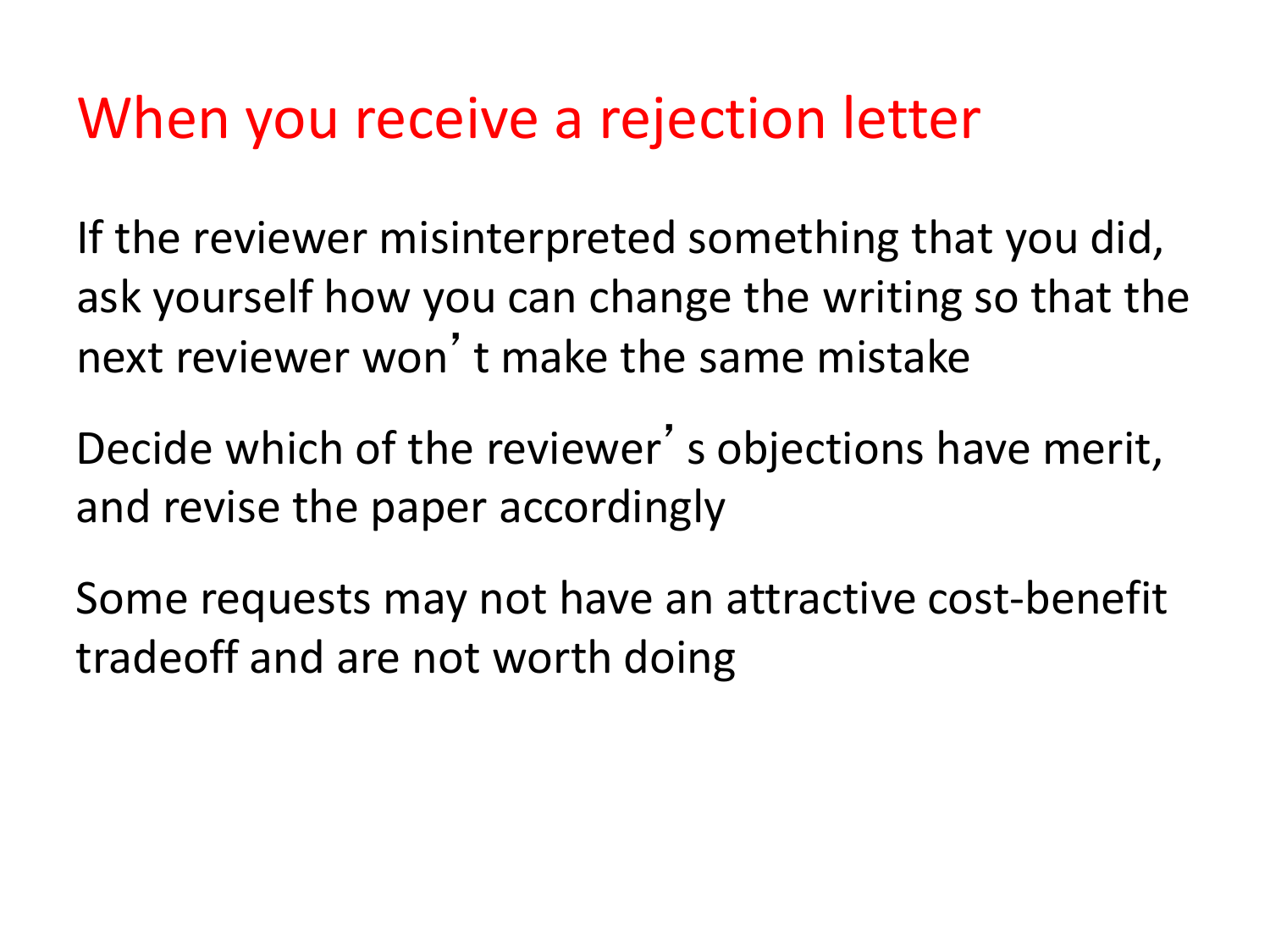# Read Matt Spiegel's May 2012 *RFS*  editorial "Reviewing Less– Progressing More"

Keep the introduction short– the reader doesn't need to know the details about robustness tests

Aim to keep the paper under 40 pages, with less important stuff put in appendices